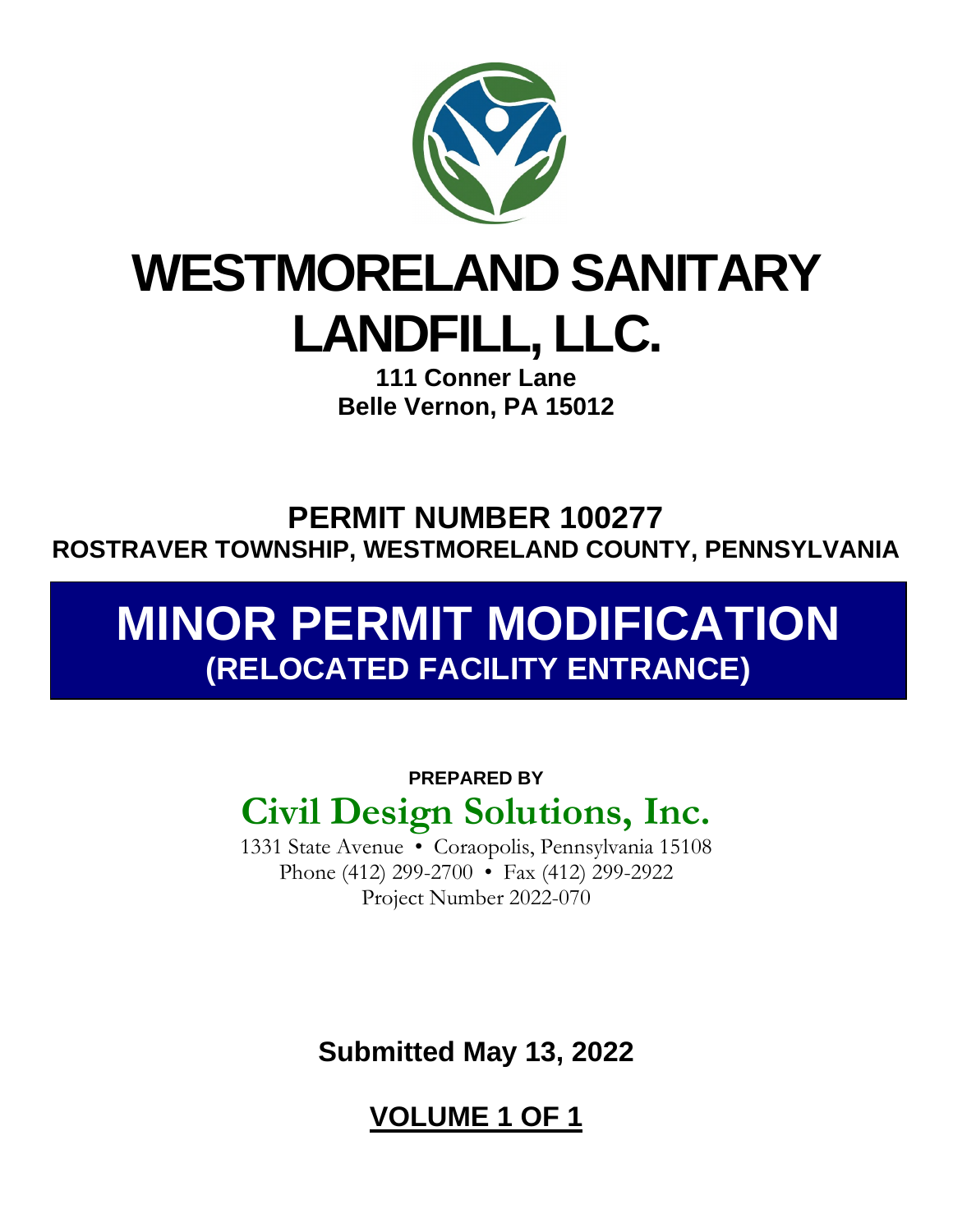May 13, 2022



Ms. Sharon Svitek Pennsylvania Department of Environmental Protection Southwest Regional Office Waste Management Program 400 Waterfront Drive Pittsburgh, PA 15222-4745

> Subject: Westmoreland Sanitary Landfill Minor Permit Modification – Relocated Facility Entrance Rostraver Township, Westmoreland County, Pennsylvania PADEP Permit No. 100277 Civil Design Solutions Project 2022-070

Civil Design Solutions, Inc. (Design Solutions) is pleased to present an electronic copy of this Minor Permit Modification Application for the Westmoreland Sanitary Landfill, LLC – Westmoreland Sanitary Landfill facility (WSL) located in Rostraver Township, Westmoreland County, Pennsylvania. This Minor Permit Modification proposes the relocation of the facility entrance for operational improvements. This Permit Modification Application does not propose any changes to the overall configuration of the landfill, the permitted liner grades, the permitted final cover grades or the limits of the landfill disposal area.

## **Modification Summary**

This permit modification proposes to lengthen the landfill access road to improve the truck queuing and improved roadway areas for soil or other materials to separate from vehicles. The lengthened roadway presented with this permit modification proposes the construction of a new approximate 0.3-mile roadway from the scale area to a new drive access onto Tyrol Boulevard located to the north of the existing entrance area. Once constructed, the proposed entrance area will be the only entrance utilized at the site, the existing entrance will be permanently blocked with fence.

This proposed relocated entrance and associated roadway construction is anticipated to require several ancillary permits including: Penn DOT Highwall Occupancy Permit, PADEP Stream Encroachment Permit and NPDES permitting. The determination of the scope and preparation of these ancillary permits is under-way.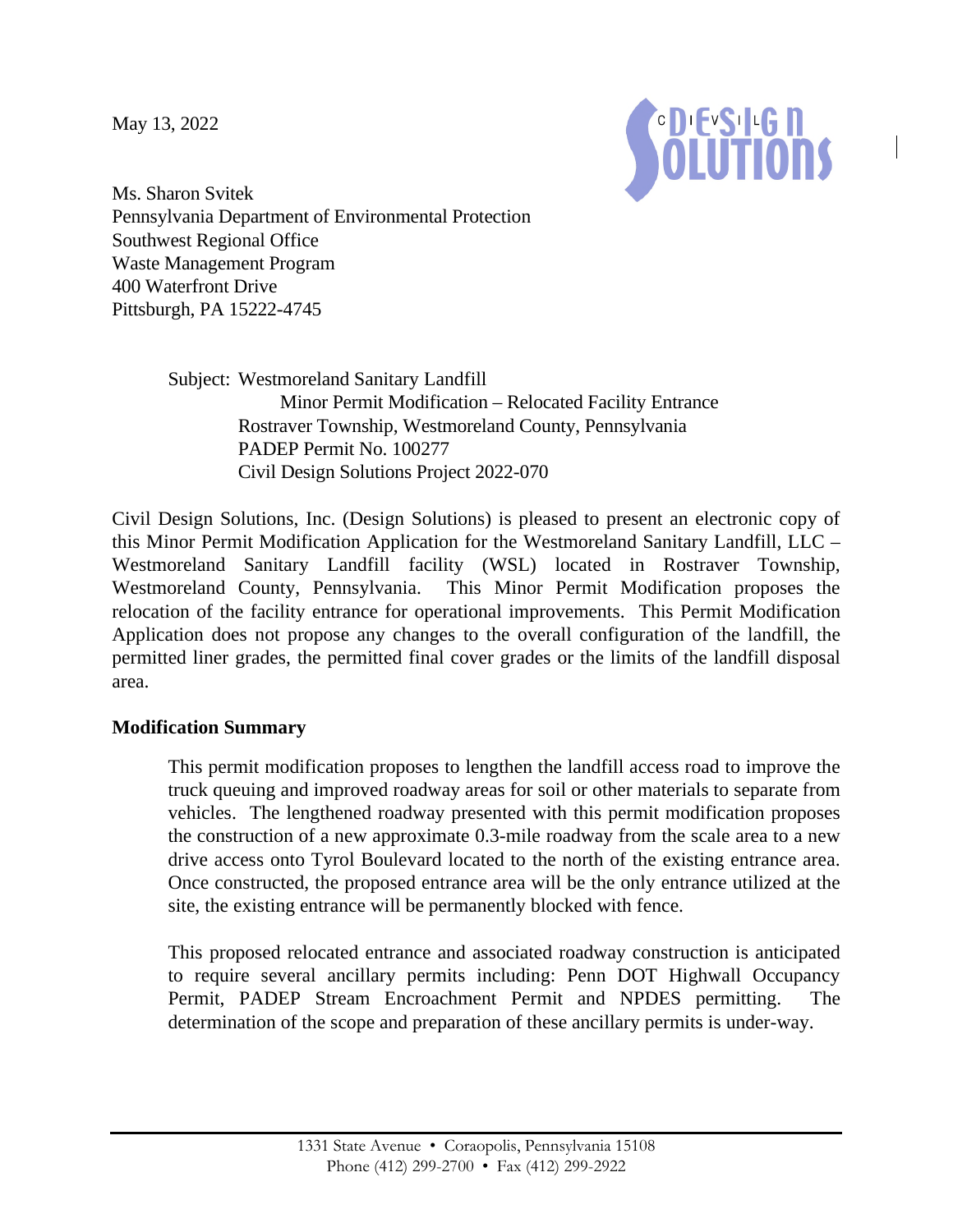Sharon Svitek May 13, 2022 Page 2

If you have any questions concerning this Permit Modification, please do not hesitate to contact Mr. Brad Minemyer of Sanitary Landfill, at (814) 525-8899 or our office at (412) 299- 2700.

Sincerely, Civil Design Solutions, Inc.

Stephen J. Vargo, P.E. Senior Engineer, Ext. 153

David W. Murray, P.E. Principal Engineer, Ext. 151

Distribution: PADEP – 1 Electronic Copy Via OnBase Mr. Brad Minemyer, Sanitary Landfill – Electronic & 1 Hardcopy Following Administrative Completeness Review & Application Acceptance Westmoreland County – 1 Electronic Copy Rostraver Township – 1 Electronic Copy